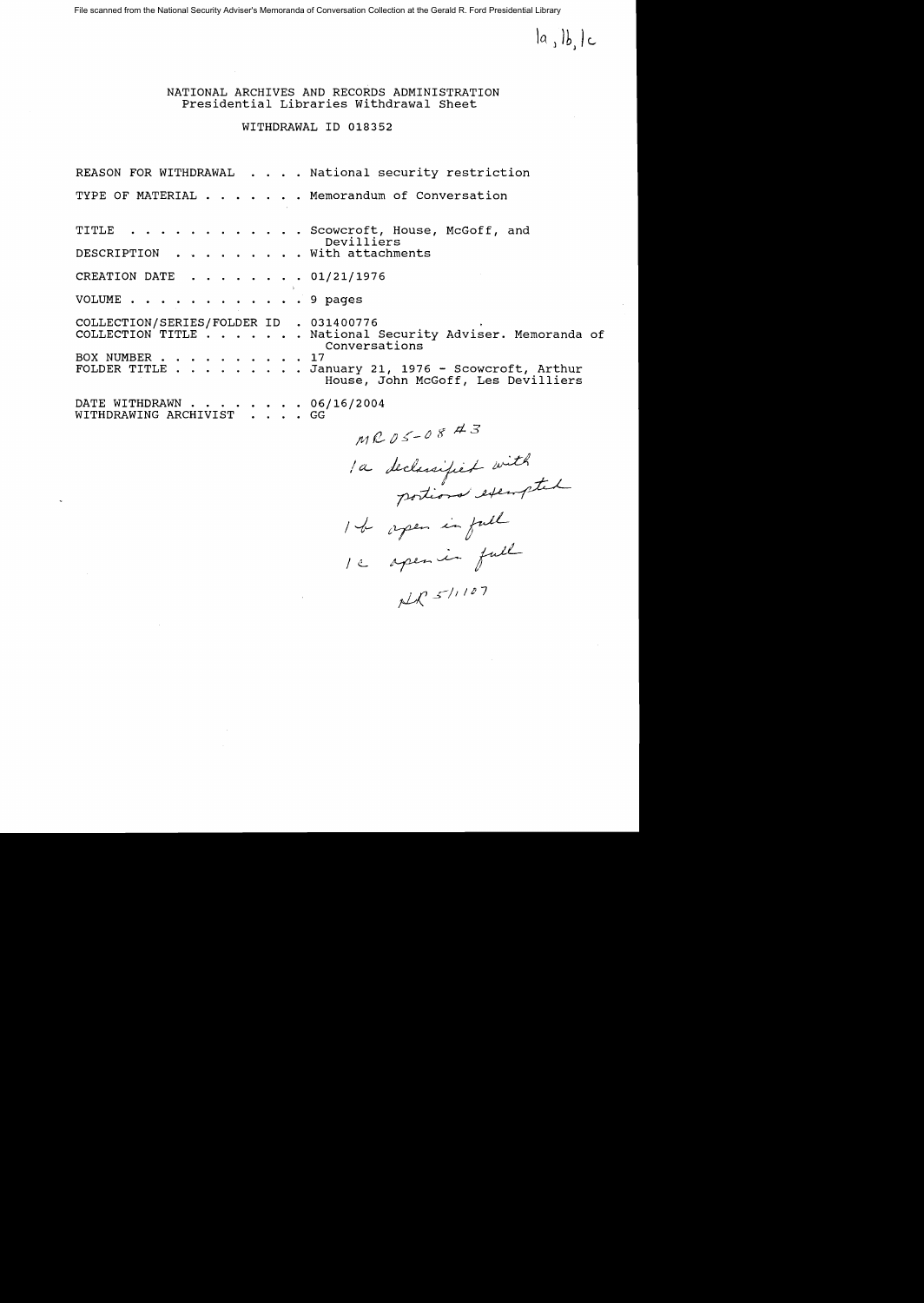MORI DocID: 1176031

 $\overline{A}$ 

**MEMORANDUM** 

### THE WHITE HOUSE

.<br>And the control and analysis (galvas an aggregative state)

**WASHINGTON** 

#### <del>SEGRET</del>/SENSITIVE/EYES ONLY

EO 12958 3.3(b)(1)>25Yrs  $(C)$ 

MEMORANDUM OF CONVERSATION

PARTICIPANTS: Lt. General Brent Scowcroft, Assistant to the President for National Security Affairs Arthur House. White House Fellow, NSC Staff

> John McGoff, Panex Corporation Les Devilliers. Deputy Secretary for Information. Government of South Africa

DATE AND TIME:

Wednesday, January 21, 1976  $3:00 \text{ p. m.}$  -  $3:34 \text{ p.m.}$ 

PLACE:

The White House General Scowcroft's Office

McGoff: UPITN keeps me moving. I am now a Vice President. We serve 65 countries. The South African Broadcasting Corporation is a client of ours. We have a worldwide news service. ABC News in the United States uses our foreign film -- all of ABC's foreign films are from UPITN. Through our 100 bureaus worldwide, we obtain information. We have offices in the Middle East, Moscow, Salisbury and Luanda. In Luanda our crew of British nationals has provided us with useful information in the past few days. I will give you a document (hands document to General Scowcroft). It shows that there are several hundred East Europeans at the Hotel Tivoli in Luanda, over 8,000 Cubans, one Congolese Liaison Officer and one Portuguese Communists.

I am very concerned about the course of this war. The Cubans and Soviets are testing equipment, as was done in the Spanish War. The war will shift power and will certainly frighten the Arabs if they see Soviet successes in Angola. The long-term planning for this war began in 1956 and the final military decision was taken in August, 1974. I am a loyal American, and I am concerned about American policy toward Angola. The main problem is lack of direction of the people on the Hill.

On May 31, 1974, Admiral Jack McCain and I met with Vice President Ford to talk about Africa. I will give you these documents -one concerns the Australian election of May 18 and the other the French election of May 19. I don't know if they will be used.

SENSITIVE/EYE SONLY

DECLASSIFIED with portional MROS-08#3 RAC Review / CIALLE 9/14/06 State Review 3/11/04 DIA Ltr 6/23/06 EV Hr NAPADATE 4/30/07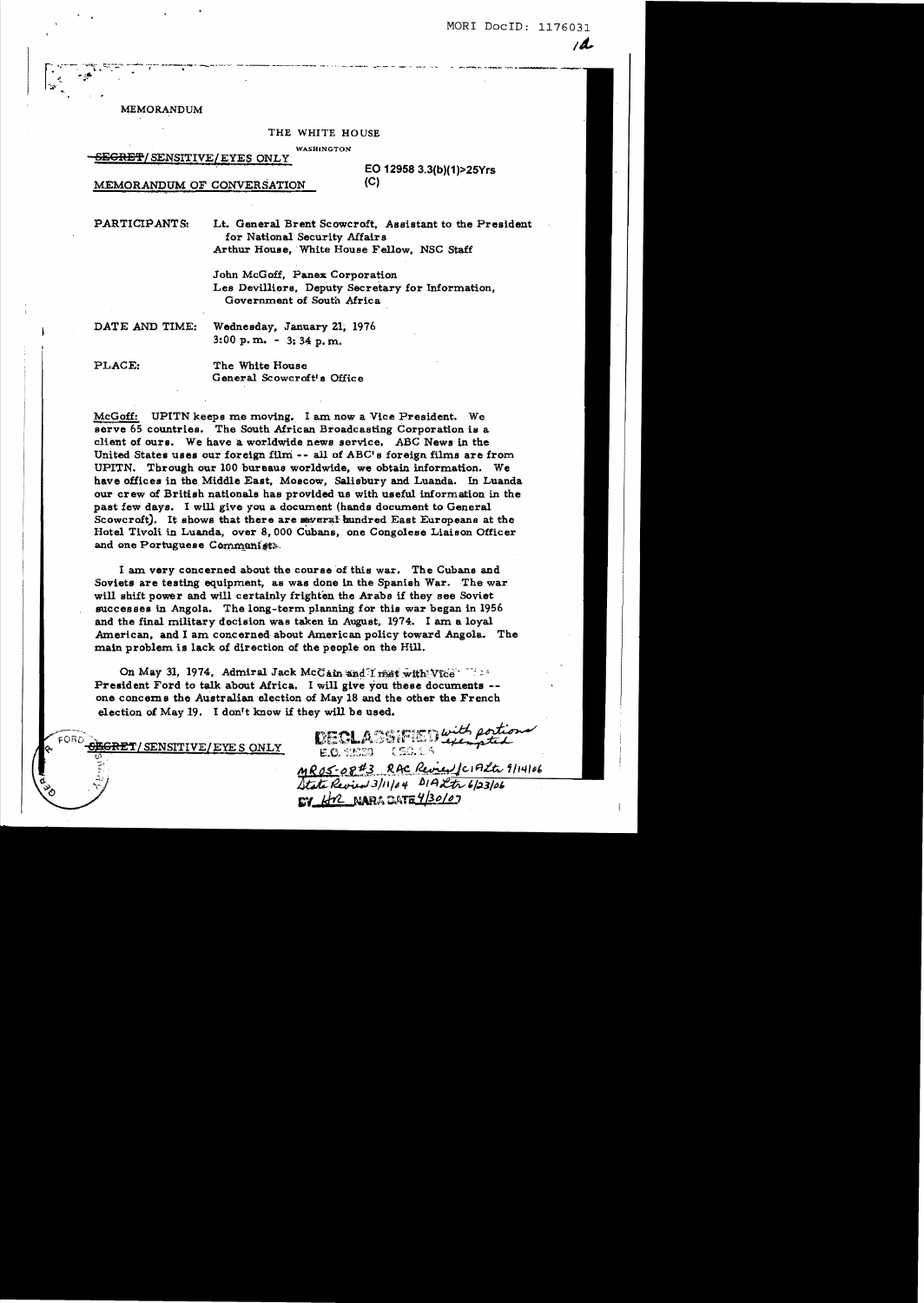-2-

#### <del>SEGRET/</del> SENSITIVE/EYES ONLY

Scowcroft: I can assure you that they will be read.

McGoff: I was very pleased at the appointment of Tom Reed as Secretary of the Air Force by President Ford. He is a good friend and we will have a reception for him next week. His company will be hardput to replace him.

Deyilliers: The Prime Minister of South Africa said that I should have a full discussion with General Viljoen (General-Major Constance Viljoen) the head of operations in Angola, before I left. General VUjoen'said that we cannot continue **and interest in the cannot** be effective unless our effort is "full- out".

We have -agonized over this, and as you perhaps know, we have decided to pull out in eight days. I have just learned that there have been some appeals from Mobutu and Houphouet-Boigny. The Prime Minister is right now talking in our Security Council about the possibility of staying in Angola.

 $\begin{array}{|c|c|c|c|c|}\hline \textbf{[1]}\textbf{[1]}\textbf{[2]}\textbf{[3]}\textbf{[4]}\textbf{[4]}\textbf{[5]}\textbf{[5]}\textbf{[6]}\textbf{[6]}\textbf{[6]}\textbf{[6]}\textbf{[6]}\textbf{[6]}\textbf{[6]}\textbf{[6]}\textbf{[6]}\textbf{[6]}\textbf{[6]}\textbf{[6]}\textbf{[6]}\textbf{[6]}\textbf{[6]}\textbf{[6]}\textbf{[6]}\textbf{[6]}\textbf{[6]}\textbf{[6]}\textbf{[$ 

help. Your arms boycott has been very effective -- we don't know how to use the weapons effectively. We are using World War II field guns, and they are. noth match for the Soviet artillery.

What effect would an open appeal from Zaire to the United States have?

Scowcroft: I honestly don't know. Marginally, it might have some effect, but Congress is insane on this issue. Even a loan is a problem. Certainly an appeal from Zaire would not hurt.

Devilliers:

Viljoen would do it; he has the political and military expertise. He has met with Mobutu.

Scowcroft: Let me look into it.

Devilliers: This is conventional warfare.

الثار

The Cubans know the weapons. When they fire the Soviet rockets, the UNITA forces run by the hundreds. They have never used this equipment.

#### **SECRET/SENSITIVE/EYES ONLY**



EO  $12958$  3.3(b)  $(1)$  >  $25Yrs$  $(C)$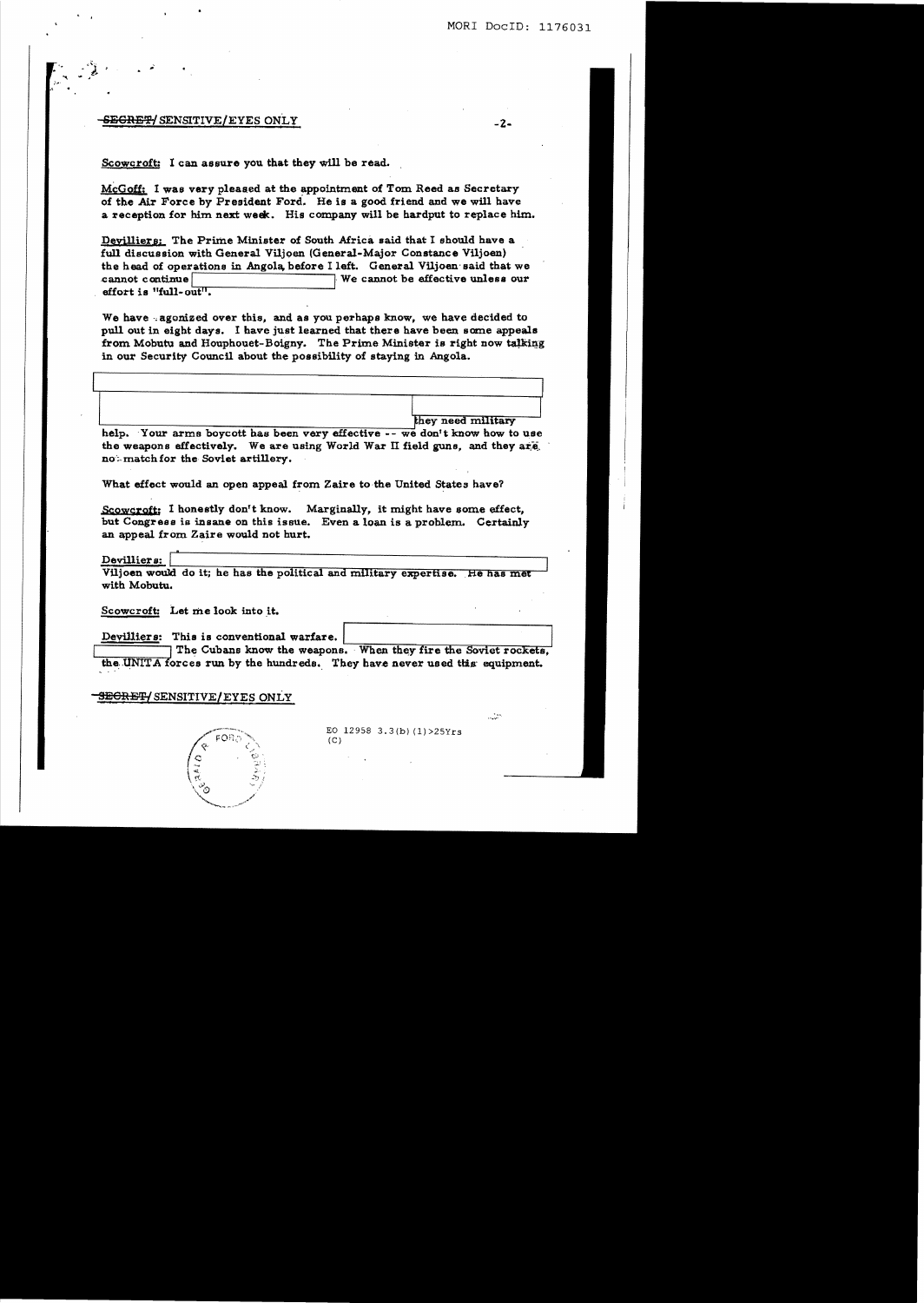## SECRET/SENSITIVE/EYES ONLY

If you leave, they will have to resort to guerilla warfare. **Scowcroft:** Without your help, they cannot manage conventional warfare.

Devilliers: Savimbi does not want us out.

Scowcroft: We understand. Some mercenaries would help.

McGoff: How can we help?

Scowcroft: We need help on the Hill.

McGoff: I am amazed at the insanity of Tunney and Clark. I think our Congress has been penetrated. But there has been a contrary reaction to Moynihan -- who is very popular.

Devilliers: Should I hold on this? It is very urgent. Time is running out. It is too badathis happened in an election year.

Scowcroft: I will pursue it. This is the Soviets' Vietnam -- not ours.

McGoff: Will we forsakes our friends in the OAU?

Devilliers: We can handle the Cubans. The MIGS and the helicopters give us problems. We cannot explain 50 dead as a border war.

Scowcroft: What can our military do?

Devilliers: Our military could give your military a picture of what is needed in military terms.

We could better understand the material and equipment needs by consulting together. It is not a question of massive equipment, just the right equipment.

I have a second point to raise. Might this be a good time you to meet with our Prime Minister and perhaps Zaire?

Scowcroft: Not now. You did well at the OAU. Our judgment is that it would not be best to push it at this time.

Devilliers: I understand. We understand that Mobutu is thinking of a military alliance between himself, Zambia, and South Africa. Mobutu's

SECRET/SENSITIVE/EYE SONLY



 $-3-$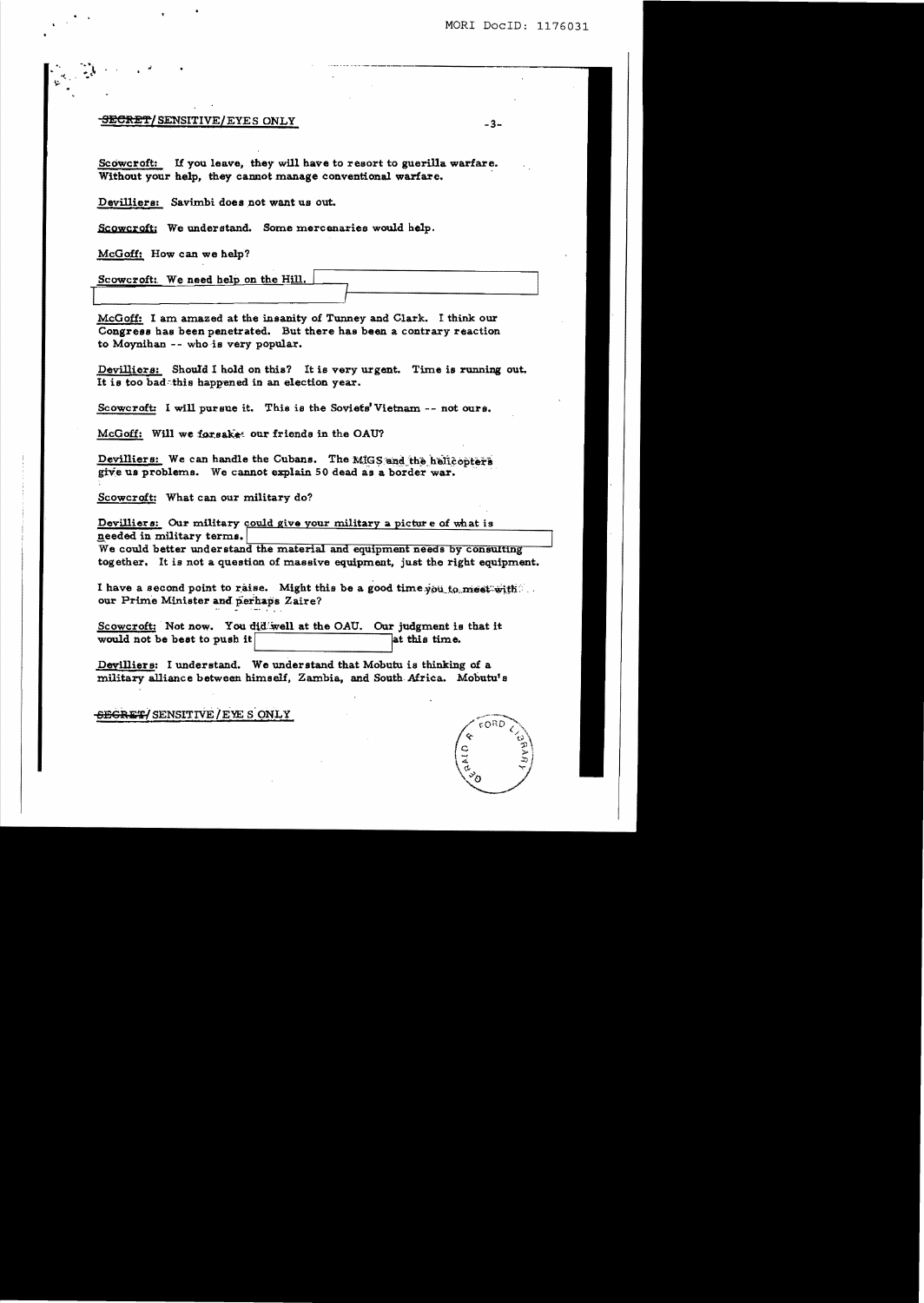## **SECRET/SENSITIVE/EYE S ONLY**

being attacked could help you. The problem is basically one of leadership. The Cubans are very effective, compared to the African troops, but are not difficult compared with the South African or American forces.

Scowcroft: A few good leaders make all the difference.

Devilliers: I hope we can have an exchange of expert views.

Scowcroft: I will pursue this. We have a key vote coming up in Congress next week. We may lose it, but we will try.

# <del>SEGRET/</del>SENSITIVE/EYES ONLY

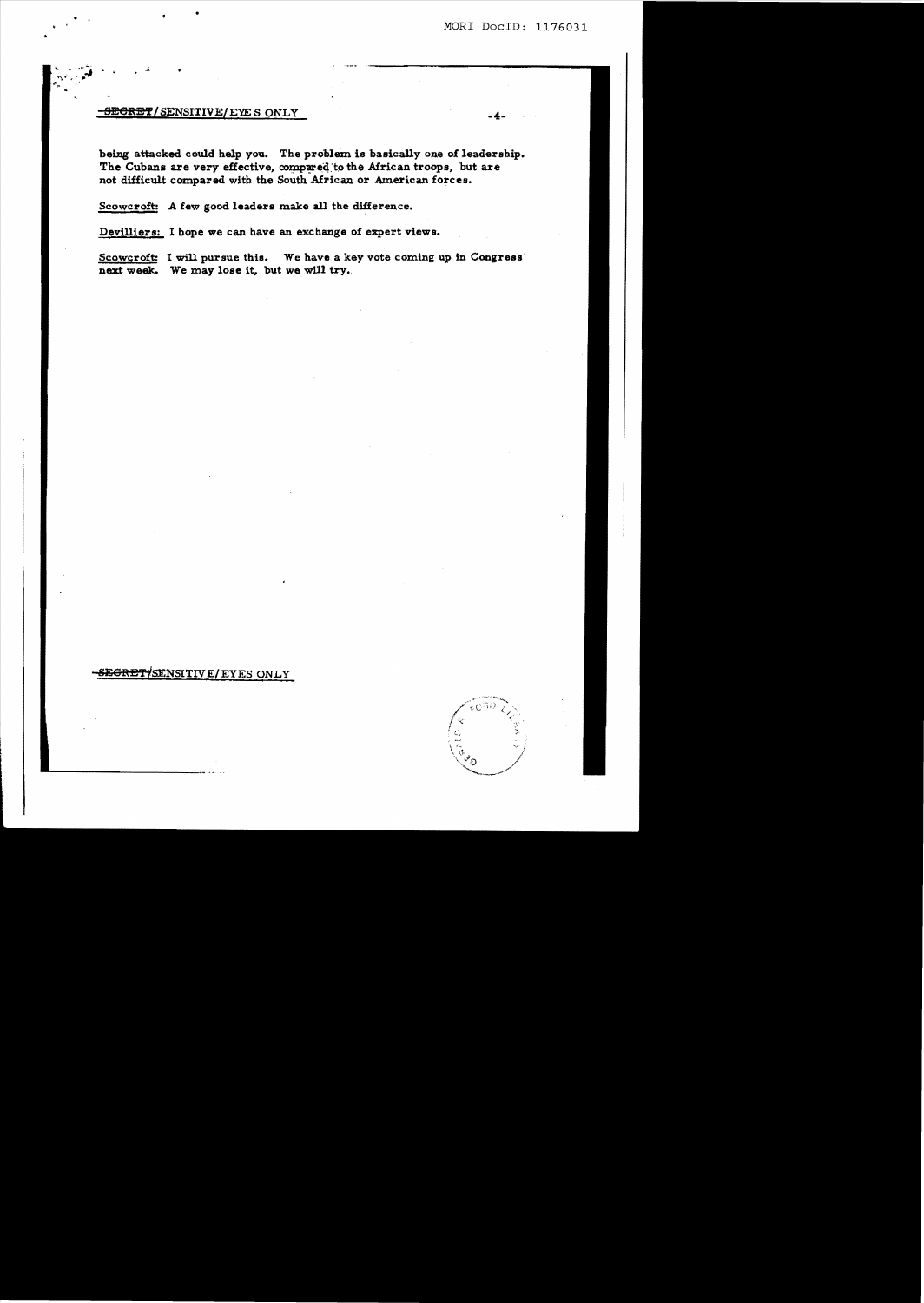## ANGOLA SITUATION REPORT

# 21 January 1976

- 1. 400 Russian military experts located at the Hotel Tivoli, Luanda
	- 15 East German, Czech and Bulgarian officers, plus 1 Romanian and 1 Finnish
	- 1 Brazilian Colonel
	- 1 Portuguese Communist liaison man (Julio de Almirda)

1 liaison officer from the Congo (Jean Auguie)

Several hundred North Koreans

8000 Cubans

2. Conventional War

 $\overline{\phantom{a}}$  $\alpha$ 

Weapons testing ground similar to Spain during Spanish Civil War

- 3. Victory by Russia will also shift the balance in the Middle East since that strategic fact will impress the Arabs at the appointed time and Sadat will not be able to argue it away. Soviets figure they can wait if they control the flow of oil.
- 4. Soviet Naval vastly exceeds that of NATO.
- 5. Her strategy and long term plan is in operation and is being little influenced by our State Department. The long term planning began in 1956 and the final military decision was taken in August 1974.

**DECLASSIFIED** E.O. 12958 SEC. 3.6 MR 05-08 4 3 C19 8th 9/14/06 MR 05 - 08 - 3 - 11/104 BIAZEN 4/23/06 M 152 NARA DATE 1/30107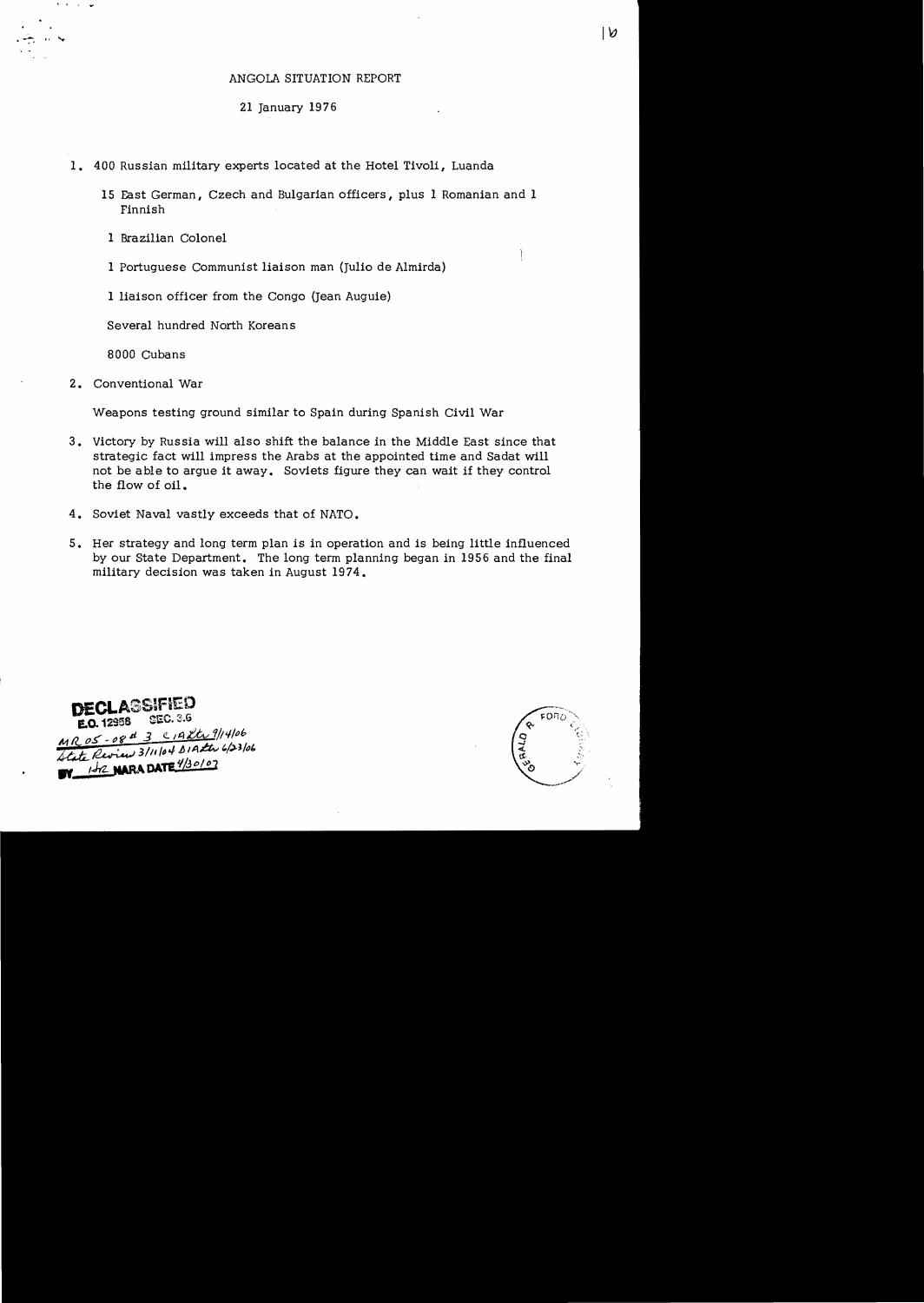### ANALYSIS

"0' ..

Two significant events on the world scene may have dire affect on not only southern Africa but also upon the United States. The Australian election on May 18 placed George Whit1am back in power as Prime Minister of that country. Whitlam continues to oppose the U. S.-British military base on the pivotal island of Diego Garcia. And the French election of May 19, although placing the pro-American d'Estaing into power, does not give him an overwhelming control of the government because of the closeness of the election.

My reflections below on these political events should cause us great concern.

John P. McGoff

.assified DE! E.O. 12953 SEC. 3.6 MR05-08#3 CIAdte 9/14/06<br>Atote Review 3/11/04 DIA the 6/23/06 BY 1st NARA DATE 4/30/07

, < . "

.-*j* 

• i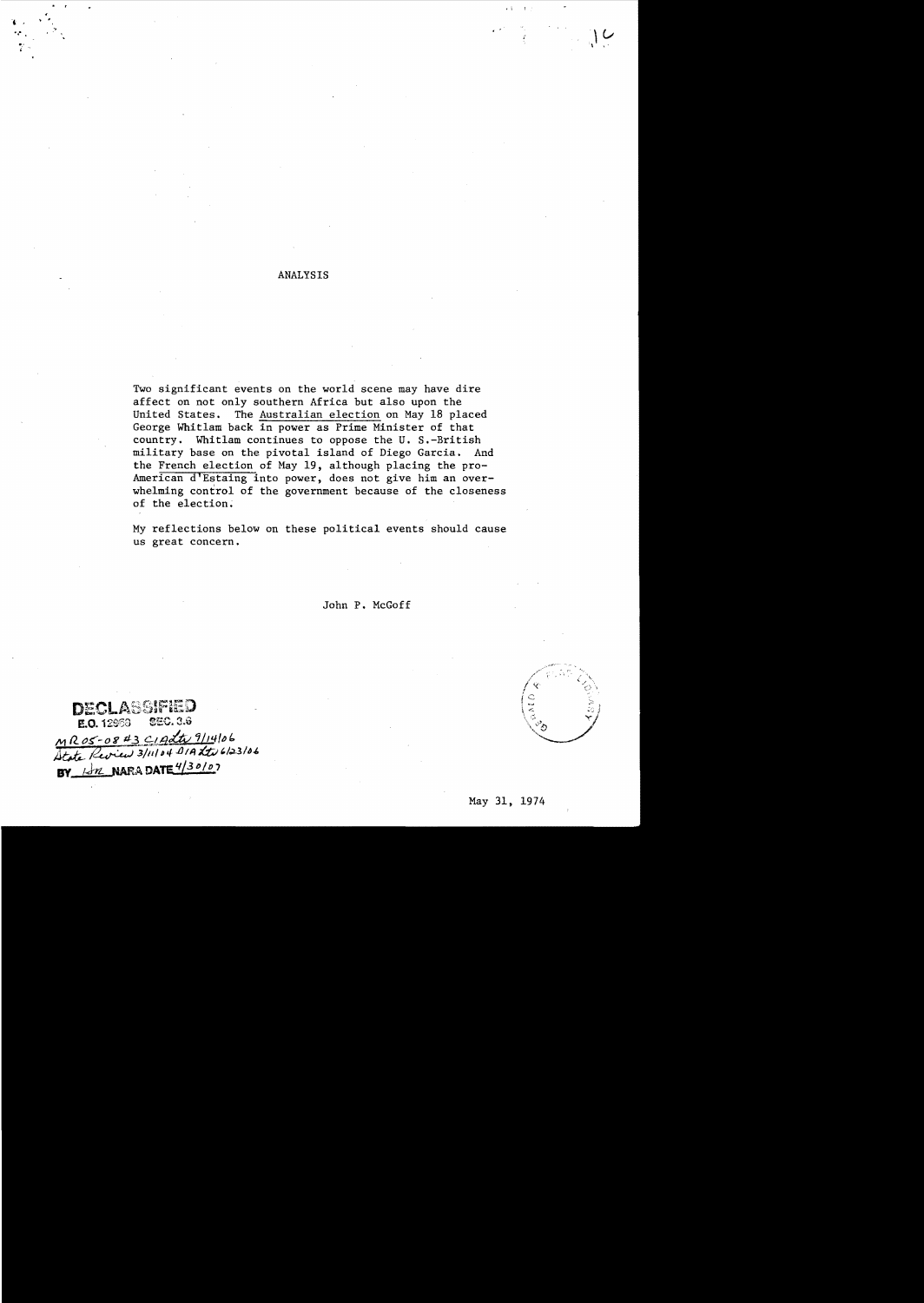These two political events on the antipodes of the world will affect Russia's thrust into the Indian Ocean and the lifeline of Europe's oil supplies from the Persian Gulf; the whole future of East and southern Africa will figure in the drama. The spotlight will focus upon:

...a piece of barren desert on the east coast of Africa, controlled by France, known as the territory of the Afars and Issas, with its modern harbor of Djibouti;

...a minute, V-shaped strip of Indian Ocean coral, overrun by wild donkeys and giant land crabs, named after its Portuguese discoverer Diego Garcia;

••. the Kerguelen Islands, barren, cold, windswept, almost forgotten, where some curious Russian scientific activities are taking place.

Since the end of the 19th century, the Russians  $-$  first under the Czars  $-$  have pushed south towards the Indian Ocean, snapping up one central Asian principality after another until blocked by the British in Persia. Today the Soviets are advancing again, and for the first time in 70 years a Russian naval fleet is at large in the Indian Ocean.

Admiral Gortschkov, architect of Russia's naval resurgence, is sending in missile cruisers while Britain is left with only an archipelago of islands the Seychelles - and the disputed base of Diego Garcia. India, once Britain's largest domain, is today allied to Russia. There are Soviet bases at Vishkapatnam and Vizianagram, and Indian-provided facilities for the Russians in the Andaman and Nicobar Islands.

Gortschkov's fleet also enjoys naval facilities in the key area of the horn of Africa, close to the Bab el Mandeb ("the gate of tears") where the Red Sea joins the Indian Ocean, and the oil states of the Persian Gulf. These are in the former British harbor of Aden and on Socotra Island (now part of the socialist Republic of South Yemen), at the former British harbor of Zeila, and at the former Italian base of Mogadishu (now part of the Republic of Somalia).

Russia has had up to 30 warships cruising in the Indian Ocean simultaneously, and she is negotiating with the former British colony of Mauritius, now pro-Soviet, for an agreement on facilities for "fishing ships" - trawlers - whose role as intelligence gatherers is widely known. The opposition in Mauritius has, in fact, accused the predominantly Indian government of Sir Seewoosagur Ramgoolam of providing military facilities for the Russians. More ominously, with the reopening of the Suez Canal scheduled for 1975, the Russian Mediterranean fleet, the ninth Eskadra, which now includes two 40,000 ton aircraft carriers, will have direct access to the Indian Ocean.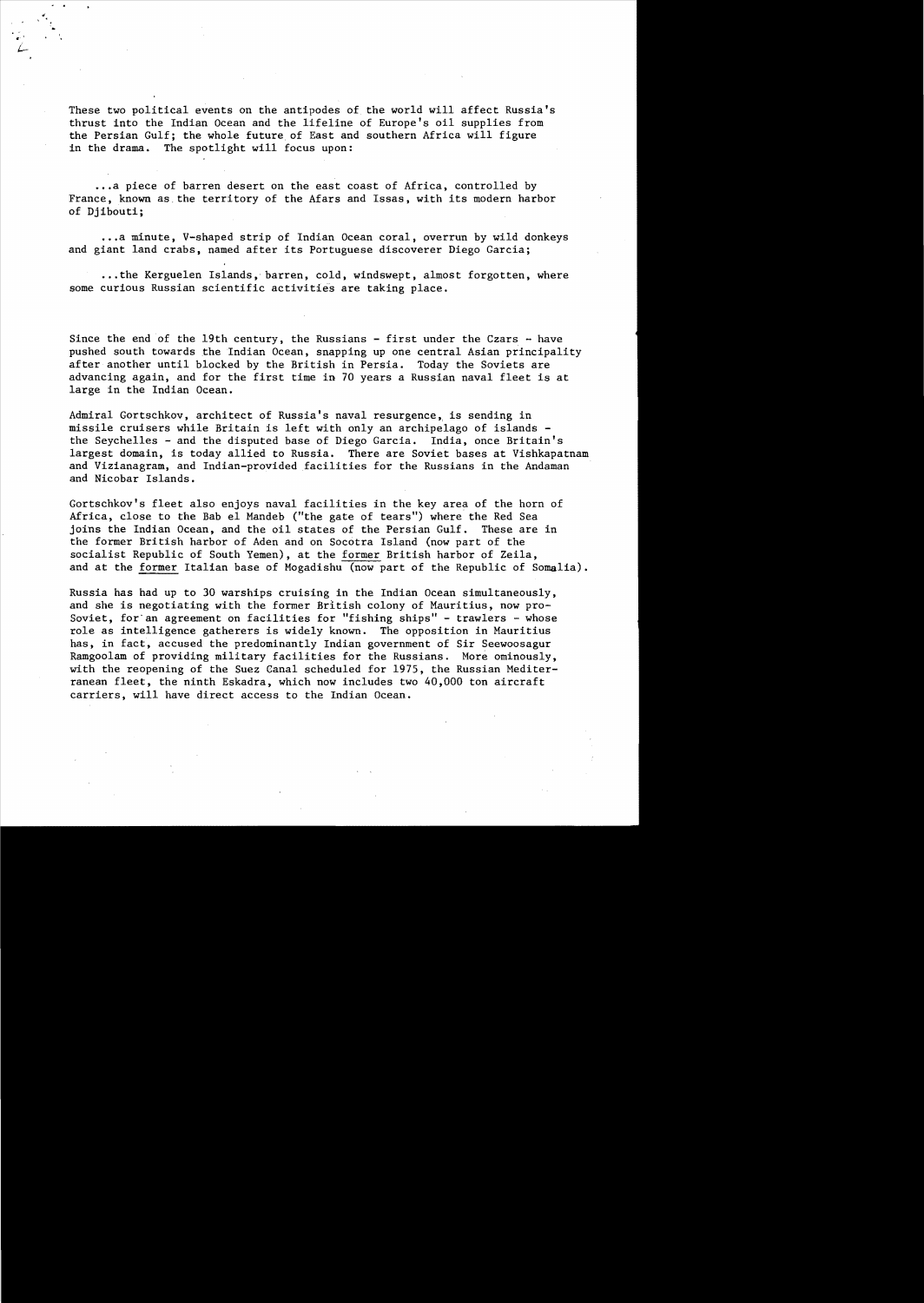$\frac{1}{2}$  $\mathcal{L}$ \  $\hat{c}$ 

The Russians' main aim is to put pressure on the Gulf oil states. Of these, Iraq is already a Soviet satellite, and the others are weak, virtually powerless. In contrast, pro-West Iran is building up its military strength and buying missile-carrying warships. Another reason for Soviet presence in the Indian Ocean is fear of U.S. nuclear submarines carrying Polaris and Poseidon missiles set for firing at targets in the USSR. The missiles, believed to be second in number only to those in the Mediterranean, account for the presence of many Soviet vessels with sensitive tracking and monitoring equipment.

..

• f **•••** 

The Soviet presence gains extra dimension from the waning of western influence in the Indian Ocean and with the impending doom of Mozambique and the eventual take over of Angola.

The USN says it needs the Diego Garcia base to supply its ships in Arabian and Iranian waters. Admiral Elmo Zumwalt has told the Senate that American ships need "essential elements of naval support at Diego Garcia."

The U. S. is withdrawing military personnel from the Kagnew base in Ethiopia, replacing them with civilians, because it does not want to be drawn into a potential Ethiopian-Somalian conflict in the horn of Africa. This means that the transfer of the communication system at Kagnew to Diego Garcia is threatened.

It is not only left-oriented, third world countries such as India, Bangladesh, Tanzania, Somalia, and Mauritius who have come out against the base at Diego and have supported verbal Soviet attacks on these "imperialist plans", Australia, under George Whitlam, is pressing Britain to cancel Diego, and **it** is getting fervent response among the Labor left.

It is known that the Whitlam government is receptive to a Russian request to establish a satellite and tracking station in western Australia. Such an action would make it possible for a Soviet tracking station to destroy American military communications satellites with laser beams.

We have yet to know whether the French elections have decided the fate of Djibouti. France has a strong military presence in Djibouti - a  $5,000$  man army, including half a brigade of the Foreign Legion, an armored and an artillery regiment with two Air Force fighter squadrons, a naval unit including the combat vessel "La Combattante", and two minesweepers. The area is run by a legislative assembly and a local government loyal to France.

If France withdraws, Djibouti - a town inhabited mostly by Somalian Issas - would be the flashpoint for a war between Ehtiopia and Somalia, both of which border, the territory.  $\left(\circ\right)$